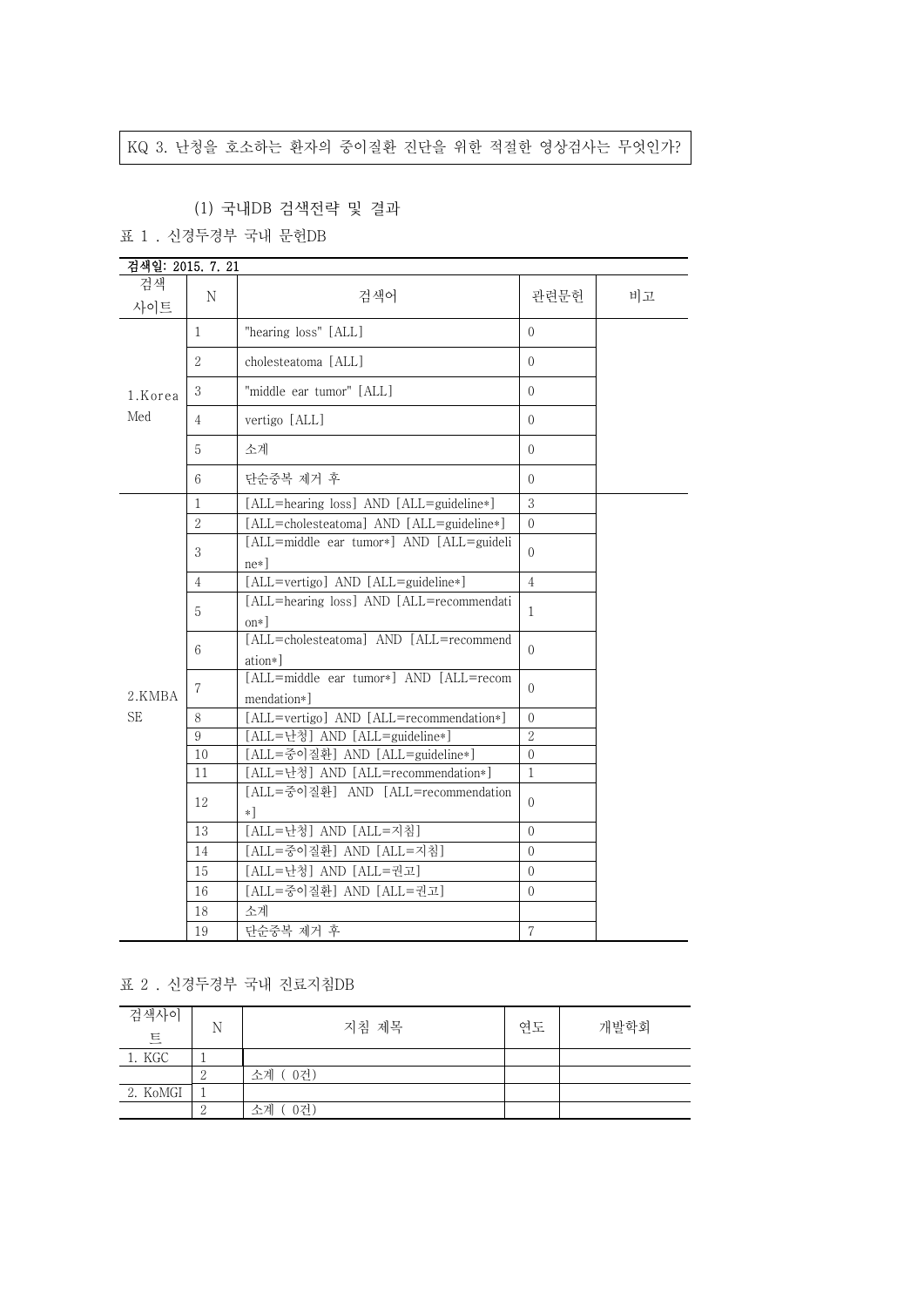# (2) 국외DB 검색전략 및 결과

표 3 . 신경두경부 국외 Ovid-Medline

| 검색일: 2015, 7, 23 |                |                                            |        |
|------------------|----------------|--------------------------------------------|--------|
| 구분               | N              | 검색어                                        | 검색 결과  |
| $\mathsf{P}$     |                | hearing loss.mp. or exp Hearing Loss/      | 68833  |
|                  | $\mathfrak{2}$ | exp Cholesteatoma/ or cholesteatoma.mp.    | 6494   |
|                  | 3              | exp Ear Neoplasms/ or middle ear tumor.mp. | 4833   |
|                  | 4              | otitis media.mp. or exp Otitis Media       | 26807  |
|                  | 5              | exp vertigo/ or vertigo.mp.                | 14170  |
|                  | 6              | $OR/1-5$                                   | 111270 |
| 포함<br>기준         |                | guideline.pt.                              | 15628  |
|                  | 8              | practice guideline.pt.                     | 20483  |
|                  | 9              | guideline\$.ti.                            | 54058  |
|                  | 10             | recommendation\$.ti.                       | 26289  |
|                  | 11             | $OR/7 - 10$                                | 91434  |
|                  | 12             | 6 AND 11                                   | 427    |
|                  | 13             | limit 13 to $yr="2000 - Current"$          | 284    |
| 종합               | 14             | 단순중복 제거 후                                  | 283    |
|                  | 15             |                                            | 283    |

## 표 4 . 신경두경부 국외 Ovid-Medline

|              | 검색일: 2015. 7. 24 |                                                         |         |  |
|--------------|------------------|---------------------------------------------------------|---------|--|
| 구분           | N                | 검색어                                                     | 검색 결과   |  |
| $\mathbf{P}$ | 1                | hearing loss.mp. or exp hearing impairment/             | 93560   |  |
|              | $\overline{2}$   | cholesteatoma.mp. or exp cholesteatoma/                 | 7182    |  |
|              | 3                | middle ear tumor.mp. or exp middle ear tumor/           | 588     |  |
|              | $\overline{4}$   | vertigo.mp. or exp vertigo/                             | 43660   |  |
|              | 5                | $OR/1-4$                                                | 138607  |  |
|              | $6\overline{6}$  | MR.mp. or exp nuclear magnetic resonance/               | 927459  |  |
|              | 7                | $CT.mp$ , or $exp$ whole body $CT/$                     | 362393  |  |
|              | 8                | exp computer assisted tomography/ or comput\$ tomogr\$. | 707738  |  |
|              |                  | mp.                                                     |         |  |
|              | 9                | $OR/6-8$                                                | 1560891 |  |
| 검사           | 10               | exp brain/ or brain.mp.                                 | 1847193 |  |
|              | 11               | exp head/ or head.mp.                                   | 624334  |  |
|              | 12               | temporal.mp.                                            | 275232  |  |
|              | 13               | auditory.mp                                             | 149204  |  |
|              | 14               | $OR/10-13$                                              | 2609543 |  |
|              | 15               | 9 AND 14                                                | 432581  |  |
| P&검사         | 16               | 5 AND 15                                                | 11260   |  |
| 포함<br>기준     | 17               | guideline\$.ti.                                         | 69890   |  |
|              | 18               | recommendation\$.ti.                                    | 32716   |  |
|              | 19               | standard\$.ti.                                          | 87094   |  |
|              | 20               | exp practice guideline/                                 | 343692  |  |
|              | 21               | $OR/17 - 20$                                            | 466905  |  |
|              | 22               | 16 AND 21                                               | 121     |  |
|              | 23               | limit 22 to $vr="2000 - Current"$                       | 111     |  |
| 종합           | 24               | 단순중복 제거 후                                               |         |  |